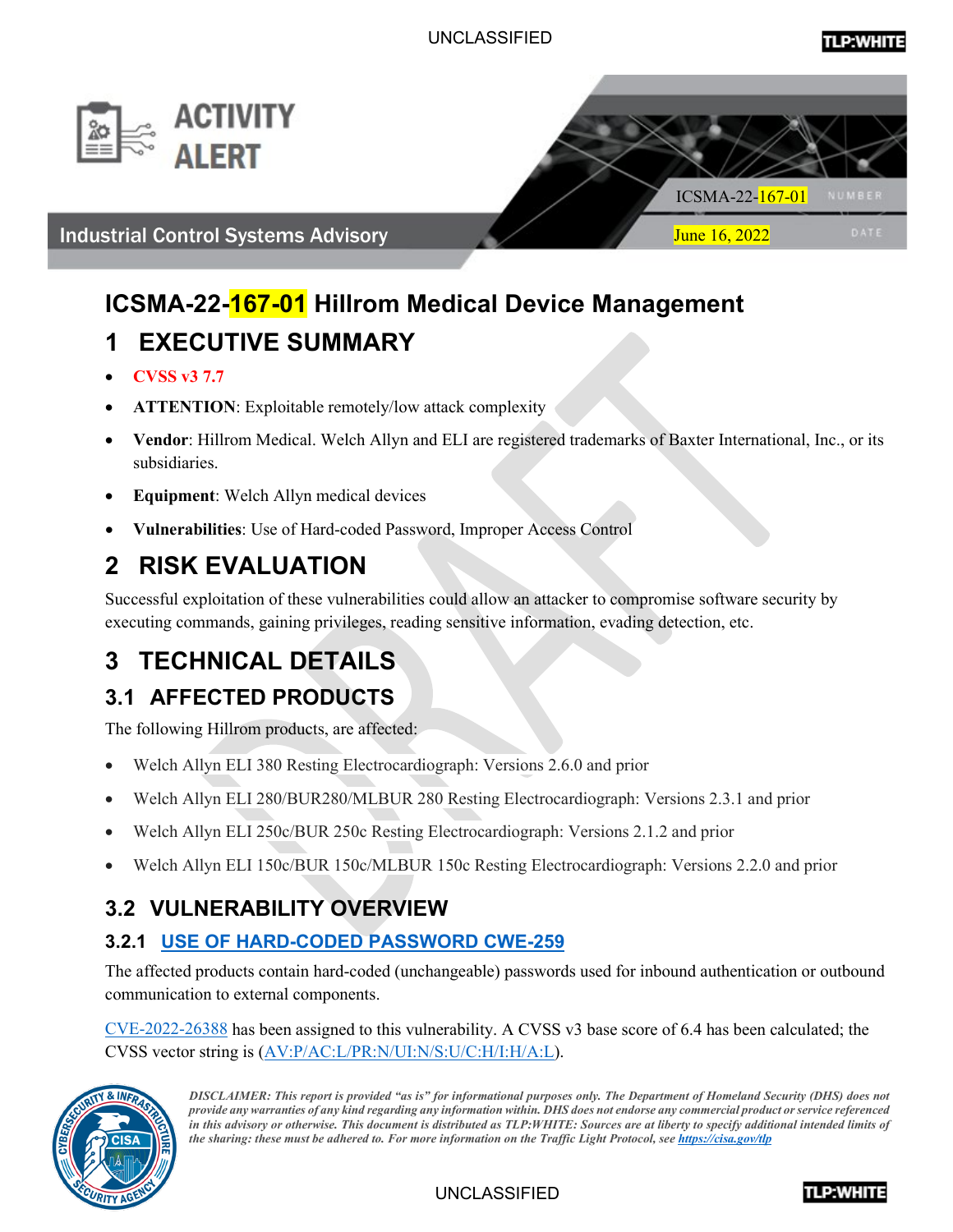#### **3.2.2 [IMPROPER ACCESS CONTROL CWE-284](https://cwe.mitre.org/data/definitions/284.html)**

The software does not restrict or incorrectly restricts access to a resource from an unauthorized actor.

[CVE-2022-26389](http://web.nvd.nist.gov/view/vuln/detail?vulnId=CVE-2022-26389) has been assigned to this vulnerability. A CVSS v3 base score of 7.7 has been calculated; the CVSS vector string is [\(AV:N/AC:H/PR:L/UI:N/S:C/C:L/I:L/A:H\)](https://www.first.org/cvss/calculator/3.0#CVSS:3.0/AV:N/AC:H/PR:L/UI:N/S:C/C:L/I:L/A:H).

### **3.3 BACKGROUND**

- **CRITICAL INFRASTRUCTURE SECTORS: Healthcare and Public Health**
- **COUNTRIES/AREAS DEPLOYED:** Worldwide
- **COMPANY HEADQUARTERS LOCATION:** United States

### **3.4 RESEARCHER**

An anonymous user reported these vulnerabilities to Hillrom.

## **4 MITIGATIONS**

Hillrom has released software updates for all impacted devices to address these vulnerabilities. New product versions that mitigate these vulnerabilities are available as follows:

- Welch Allyn ELI 380 Resting Electrocardiograph: available by Q4 2023
- Welch Allyn ELI 280/BUR280/MLBUR 280 Resting Electrocardiograph: available May 2022
- Welch Allyn ELI 150c/BUR 150c/MLBUR 150c Resting Electrocardiograph: available by Q4 2023

Hillrom recommends users upgrade to the latest product versions. Information on how to update these products can be found on the [Hillrom disclosure page.](https://hillrom.com/en/responsible-disclosures/)

Hillrom recommends the following workarounds to help reduce risk:

- Apply proper network and physical security controls.
- Ensure a unique encryption key is configured for ELI Link and Cardiograph.
- Where possible, use a firewall to prevent communication on Port 21 FTP service, Port 22 SSH (Secure Shell Connection), and Port 23 Telnet service.

CISA reminds organizations to perform proper impact analysis and risk assessment prior to deploying defensive measures.

CISA also provides a section for [control systems security recommended practices](https://www.cisa.gov/uscert/ics/Recommended-Practices) on the ICS webpage on [cisa.gov/ics.](https://cisa.gov/ics) Several recommended practices are available for reading and download, including [Improving](https://www.cisa.gov/uscert/sites/default/files/recommended_practices/NCCIC_ICS-CERT_Defense_in_Depth_2016_S508C.pdf)  [Industrial Control Systems Cybersecurity with Defense-in-Depth Strategies.](https://www.cisa.gov/uscert/sites/default/files/recommended_practices/NCCIC_ICS-CERT_Defense_in_Depth_2016_S508C.pdf)

Additional mitigation guidance and recommended practices are publicly available on the ICS webpage on [cisa.gov/ics](https://cisa.gov/ics) in the technical information paper, [ICS-TIP-12-146-01B--Targeted Cyber Intrusion Detection and](https://www.cisa.gov/uscert/ics/tips/ICS-TIP-12-146-01B)  [Mitigation Strategies.](https://www.cisa.gov/uscert/ics/tips/ICS-TIP-12-146-01B)

Organizations observing any suspected malicious activity should follow their established internal procedures and report their findings to CISA for tracking and correlation against other incidents.